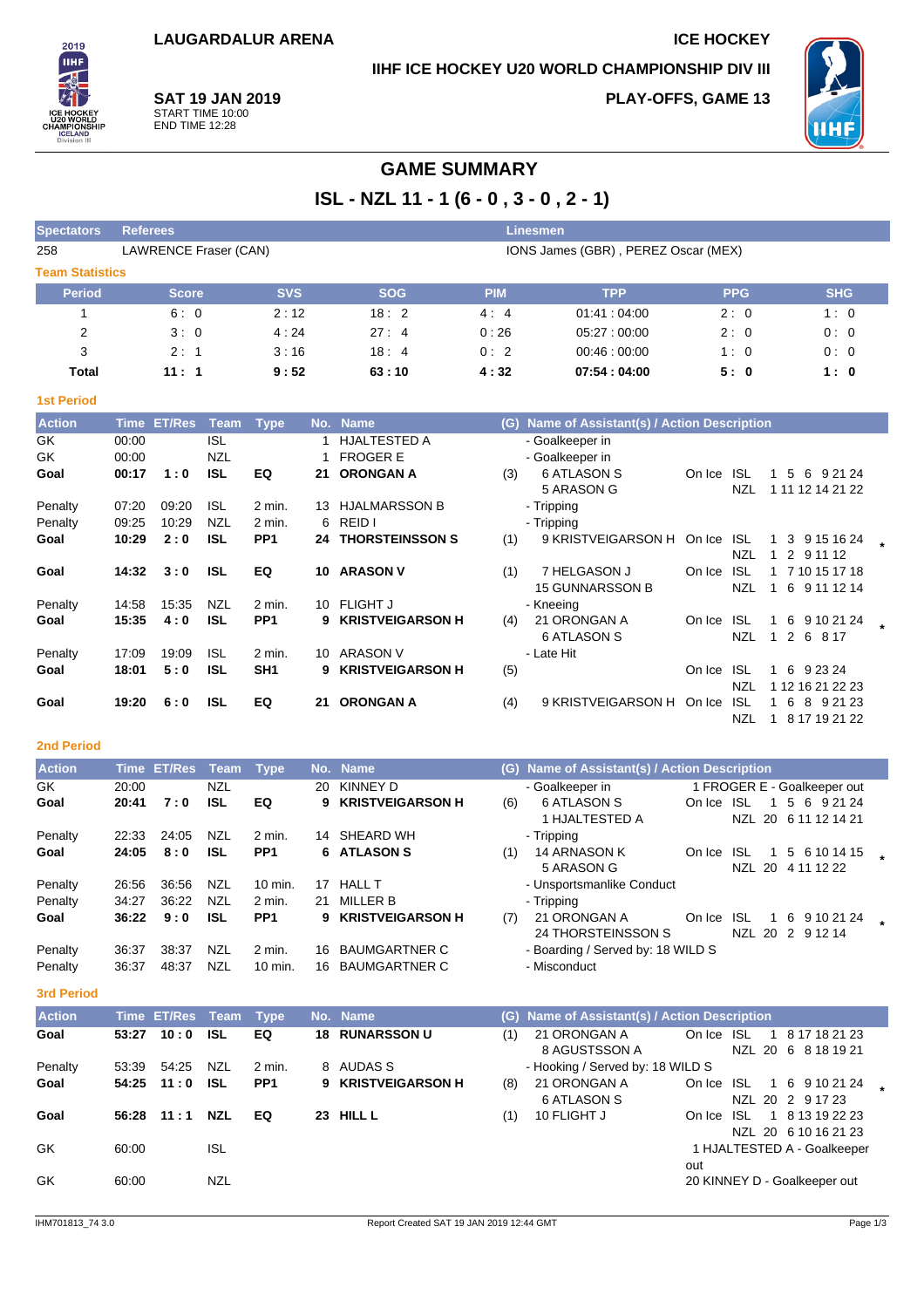### **IIHF ICE HOCKEY U20 WORLD CHAMPIONSHIP DIV III**

**SAT 19 JAN 2019** START TIME 10:00 END TIME 12:28

### **PLAY-OFFS, GAME 13**



### **Goalkeeper Records**

2019 **IIHF** 

### **Team : ISL - Iceland Team : NZL - New Zealand**

| l No. Name               |    | SOG SVS | <b>MIP</b> | No. Name       | <b>SOG</b> | <b>SVS</b> | <b>MIP</b> |
|--------------------------|----|---------|------------|----------------|------------|------------|------------|
| HJALTESTED Arnar         | 10 |         | 60:00      | 20 KINNEY Drew | 45         | 40         | 40:00      |
| 25 MOJZYSZEK Maksymilian |    |         |            | FROGER Evan    | 18         | 12         | 20:00      |

### **Game Statistics**

| Team : ISL (blue)  |                                   |                |                |                |             |             |             |          |        |                |                      |          |                             |             |
|--------------------|-----------------------------------|----------------|----------------|----------------|-------------|-------------|-------------|----------|--------|----------------|----------------------|----------|-----------------------------|-------------|
|                    | <b>Head Coach: SIPPONEN Jussi</b> |                |                |                |             |             |             |          |        |                | <b>Shots on Goal</b> |          |                             |             |
| No. Pos.           | <b>Name</b>                       | G              | A              | P              | <b>PIM</b>  | $FO+$       | FO-         | $FO+/-$  | FO%    |                | $\overline{2}$       | 3        | <b>TS</b><br>$\overline{O}$ | $+/-$       |
| 5 D                | ARASON Gunnar +A                  | 0              | $\overline{2}$ | $\overline{2}$ | 0           | 0           | 0           | 0        | 0.00   | 0              | 0                    | 2        | 2                           | $+2$        |
| F<br>6             | ATLASON Solvi +A (BP)             |                | 4              | 5              | 0           |             | 3           | 4        | 70.00  | 2              | 3                    |          | 6                           | $+4$        |
| F<br>9             | <b>KRISTVEIGARSON Heidar</b>      | 5              | $\overline{2}$ |                | 0           | 5           | 4           |          | 55.56  | 4              | 4                    | 3        | 11                          | $+4$        |
| F<br>21            | <b>ORONGAN Axel</b>               | $\overline{2}$ | 4              | 6              | 0           | 2           |             |          | 66.67  | 2              | 0                    |          | 3                           | $+4$        |
| 24 D               | THORSTEINSSON Sigurdur +C         |                |                | $\overline{2}$ | $\Omega$    | $\Omega$    | $\Omega$    | $\Omega$ | 0.00   | 1              | $\overline{2}$       | $\Omega$ | 3                           | $+3$        |
| 3 F                | <b>GRANT Einar</b>                | 0              | 0              | 0              | 0           | 8           | 9           | -1       | 47.06  |                | 3                    | 3        |                             | 0           |
| 7 D                | <b>HELGASON Jon</b>               | 0              |                |                | 0           | 0           | $\Omega$    | $\Omega$ | 0.00   | 0              | 0                    |          |                             | $+1$        |
| D<br>10            | <b>ARASON Vignir</b>              |                | 0              |                | 2           | 0           | 0           | 0        | 0.00   | 3              | $\overline{2}$       | 0        | 5                           | $+1$        |
| 14 F               | <b>ARNASON Kristjan</b>           | 0              |                |                | $\mathbf 0$ | 0           | 0           | $\Omega$ | 0.00   | 0              | 3                    | 0        | 3                           | 0           |
| 16 F               | <b>MAACK Styrmir</b>              | 0              | $\Omega$       | $\mathbf 0$    | $\Omega$    | 0           |             | $-1$     | 0.00   | $\overline{2}$ | $\overline{2}$       | 3        | 7                           | $\mathbf 0$ |
| F<br>8             | <b>AGUSTSSON Agust</b>            | 0              |                |                | 0           | 1           | 0           | 1        | 100.00 | 0              | $\overline{2}$       | 0        | 2                           | $+1$        |
| 15 F               | <b>GUNNARSSON Bjartur</b>         | 0              |                |                | 0           | 6           | 3           | 3        | 66.67  | 0              |                      | 0        | 1                           | $+1$        |
| 17 F               | <b>BIRGISSON Egill</b>            | 0              | 0              | $\Omega$       | 0           | 0           | 0           | 0        | 0.00   | 0              | 3                    | 0        | 3                           | $+2$        |
| $\mathsf{F}$<br>18 | <b>RUNARSSON Unnar</b>            |                | $\Omega$       |                | 0           | $\mathbf 0$ | $\Omega$    | $\Omega$ | 0.00   | $\mathbf 2$    | 0                    |          | 3                           | $+2$        |
| 23 D               | <b>HAFBERG Robert</b>             | $\Omega$       | $\Omega$       | 0              | $\Omega$    | 0           | 0           | $\Omega$ | 0.00   | 0              | $\Omega$             | $\Omega$ | 0                           | $+2$        |
| F<br>13            | <b>HJALMARSSON Baltasar</b>       | 0              | 0              | 0              | 2           | 0           | 0           | 0        | 0.00   | 1              | 1                    |          | 3                           | $-1$        |
| F<br>19            | <b>EGGERTSSON Thorgils</b>        | 0              | $\Omega$       | $\Omega$       | $\mathbf 0$ | $\mathbf 0$ | $\mathbf 0$ | 0        | 0.00   | 0              | $\mathbf 0$          | 2        | 2                           | $-1$        |
| F<br>22            | SONDRUSON Omar                    | 0              | 0              | 0              | 0           | 6           | 7           | $-1$     | 46.15  | 0              |                      | $\Omega$ |                             | $-1$        |
| GK                 | <b>HJALTESTED Arnar</b>           | $\mathbf 0$    |                |                | 0           |             |             |          |        | 0              | 0                    | 0        | 0                           |             |
| 25 GK              | MOJZYSZEK Maksymilian             | 0              | 0              | $\Omega$       | 0           |             |             |          |        | $\Omega$       | $\Omega$             | $\Omega$ | 0                           |             |
| <b>Total</b>       |                                   | 11             | 18             | 29             | 4           | 35          | 28          | 7        | 55.56  | 18             | 27                   | 18       | 63                          |             |

| Team: NZL (white) |                             |   |             |              |                |             |             |             |       |             |                |                      |                        |             |
|-------------------|-----------------------------|---|-------------|--------------|----------------|-------------|-------------|-------------|-------|-------------|----------------|----------------------|------------------------|-------------|
|                   | Head Coach: DAIGLE Justin   |   |             |              |                |             |             |             |       |             |                | <b>Shots on Goal</b> |                        |             |
| No. Pos.          | <b>Name</b>                 | G | Α           | P            | <b>PIM</b>     | FO+         | FO-         | $FO+/-$     | FO%   |             | $\overline{2}$ | 3                    | <b>OT</b><br><b>TS</b> | $+/-$       |
| 10 F              | <b>FLIGHT Jackson</b>       | 0 |             |              | 2              |             |             | $\Omega$    | 50.00 | 0           | 1              | 0                    | 1                      | $+1$        |
| 16 F              | <b>BAUMGARTNER Carlin</b>   | 0 | 0           | 0            | 12             | 0           | 0           | 0           | 0.00  | 0           | 0              | 0                    | 0                      | 0           |
| 21 D              | <b>MILLER Ben</b>           | 0 | 0           | 0            | 2              | 0           | 0           | 0           | 0.00  | 0           | 0              | 0                    | 0                      | $-4$        |
| 22 D              | <b>LILLY Charlie</b>        | 0 | 0           | 0            | 0              |             |             | 0           | 50.00 | 0           | 0              | 0                    | 0                      | $-3$        |
| 23 F              | HILL Luke +C                | 1 | $\mathbf 0$ |              | 0              | 13          | 10          | 3           | 56.52 | 1           | $\mathbf 0$    | 1                    | $\overline{2}$         | $\mathbf 0$ |
| 2 D               | FRASER Ryan +A              | 0 | 0           | 0            | 0              | 0           | 0           | 0           | 0.00  | 0           | 0              | 0                    | 0                      | 0           |
| D<br>6            | <b>REID Isaak</b>           | 0 | 0           | 0            | 2              | 0           |             | $-1$        | 0.00  | 0           | 0              | 0                    | 0                      | $-2$        |
| D<br>11           | du PLOOY Ethan +A (BP)      | 0 | 0           | 0            | 0              | 0           | 0           | 0           | 0.00  | 0           | $\mathbf 0$    | 0                    | 0                      | $-3$        |
| F<br>12           | <b>BOUL Haydn</b>           | 0 | 0           | 0            | 0              | 7           | 13          | -6          | 35.00 | 0           | 0              |                      |                        | $-4$        |
| 14 F              | <b>SHEARD William Henry</b> | 0 | 0           | 0            | 2              | $\mathbf 0$ | 0           | $\Omega$    | 0.00  | 0           | 1              |                      | $\overline{2}$         | $-3$        |
| 4 D               | <b>TAPPIN Harry</b>         | 0 | 0           | 0            | 0              | 0           | 0           | 0           | 0.00  | 0           | $\mathbf 0$    | 0                    | 0                      | 0           |
| F<br>8            | <b>AUDAS Samuel</b>         | 0 | 0           | 0            | $\overline{2}$ | 6           | 9           | $-3$        | 40.00 | 0           |                |                      | 2                      | $-2$        |
| D<br>9            | <b>MILLS Harrison</b>       | 0 | $\Omega$    | 0            | 0              | 0           | $\mathbf 0$ | 0           | 0.00  | 0           | 0              | 0                    | 0                      | $-1$        |
| F<br>17           | <b>HALL Tazmin</b>          | 0 | 0           | 0            | 10             | 0           | 0           | 0           | 0.00  | 0           | 1              | 0                    |                        | $-1$        |
| 19 F              | <b>MACKENZIE Padraig</b>    | 0 | 0           | 0            | 0              | $\mathbf 0$ | $\Omega$    | $\Omega$    | 0.00  | 1           | $\Omega$       | 0                    |                        | $-2$        |
| 18 F              | <b>WILD Stacy</b>           | 0 | 0           | $\mathbf 0$  | 0              | 0           | $\mathbf 0$ | $\mathbf 0$ | 0.00  | 0           | $\mathbf 0$    | 0                    | 0                      | $-1$        |
| GK                | <b>FROGER Evan</b>          | 0 | $\Omega$    | 0            | 0              |             |             |             |       | 0           | 0              | 0                    | 0                      |             |
| GK<br>20          | <b>KINNEY Drew</b>          | 0 | 0           | 0            | 0              |             |             |             |       |             | 0              | 0                    | 0                      |             |
| Total             |                             |   |             | $\mathbf{2}$ | 32             | 28          | 35          | -7          | 44.44 | $\mathbf 2$ | 4              | 4                    | 10                     |             |